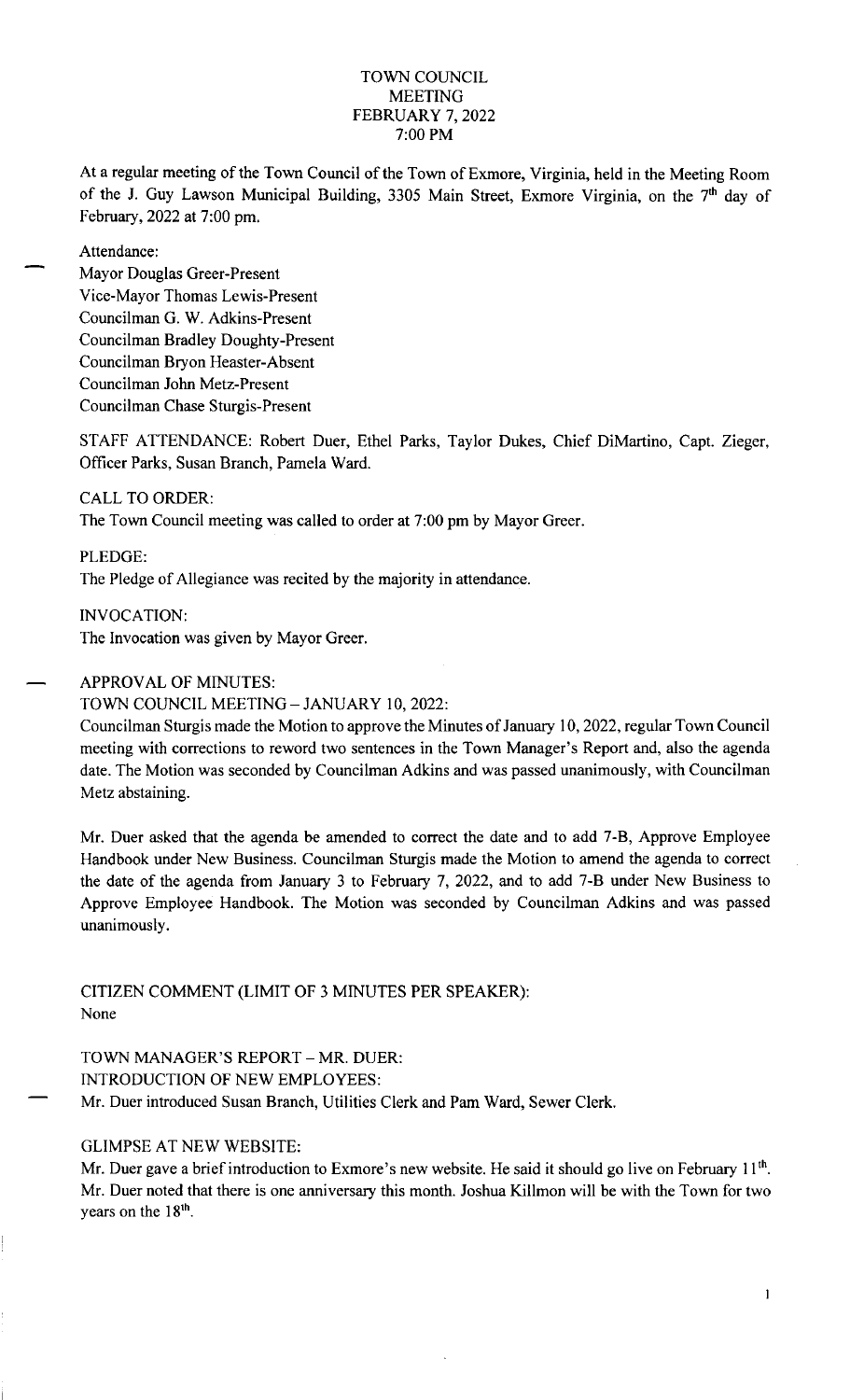Both trash trucks are now operational.

There is no official word on the sewer funds.

The approximate time of arrival for the new police car is May 2022.

Shore Little League will hold an Oyster Roast at the Park on March 19<sup>th</sup>.

Mr. Duer noted a few changes to the proposed budget. Employee raises are the same as last year. He said that the Council has not had a pay increase in close to 10 years and asked them to consider increase of \$500. There should be a rate increase for trash pick-up. The ARPA funds can be used for the engineer fees and Mrs. Ward's salary.

FINANCIAL REPORT - MR. DUER:

JANUARY FINANCIALS:

Income for the month of January was \$194,984.47 and expenses were \$167,352.41 leaving a net income of \$27,632.06.

# YTD SUMMARY:

Our year-to-date income is \$1,495,016.70 and expenses are \$1,295,241.28 which gives us a year-to-date net income of \$199,775.42.

# NEW BUSINESS:

REVISION OF ORDINANCE NO. 147: REQUIRING WATER AND SEWER HOOKUPS:

Mr. Duer stated that the ordinance makes it mandatory for residents to hook up to town water and sewer provided there is a line for them to hook up to. He said that it also gives the Town the option to exempt any account from mandatory hook up if they are too far from other water and/or sewer lines. Mr. Duer noted that we will need to hold a Public Hearing before the ordinance can be approved.

# EMPLOYEE MANUAL:

Mr. Duer stated that there are no changes in the employee manual this year. Councilman Sturgis made the Motion to adopt the employee handbook, with no changes, for the calendar year of February 1, <sup>2022</sup> to January 31, 2023. The Motion was seconded by Councilman Adkins and was passed unanimously.

OLD BUSINESS: UPDATE ON SEWER PROJECT - MR. DUER & MR. DUKES:

# LOAN/GRANT STATUS:

Mr. Duer stated that we have 6 million dollars from the USDA, 3 million dollars from DEQ, <sup>a</sup>3 million Dollar loan,  $3 \frac{1}{2}$  - 5 million dollars in the new budget and 1.4 million dollars from the ARPA funds.

# GRINDER PUMP AGREEMENT:

Councilman Sturgis made the Motion to adopt the Grinder Pump Agreement as presented. The Motion was seconded by Councilman Adkins and was passed unanimously.

Mr. Dukes said that he needs six pumps for the New Road project. He noted that the cost of each pump is approximately \$4,231 with an additional \$1,100 per house for installation. Mr. Dukes said that there are three tanks at New Road that belong to the Town and the cost to remove them will be approximately \$10,000 or they could have them filled in. It was the general consensus of the Council to have them removed.

He said that they are currently working on a letter to send out to the existing sewer users to acquire the property easements. Once the mandatory hook up ordinance has been approved, they will send out the remainder of the letters to property owners.

# POLICE REPORT - CHIEF DIMARTINO:

Chief DiMartino noted that all the officers are doing well and staying busy. Although there were no reportable crashes in January, our crashes are steadily increasing. He said that for the calendar year of 2018 there were 22 crashes, in 2019 there was a decline in crashes to 14. In 2020 they suspended traffic enforcement for approximately 1 <sup>½</sup> months due to COVID and the crashes increased to 30 and in <sup>2021</sup> there were 31 crashes. Chief DiMartino noted that speeds have increased.